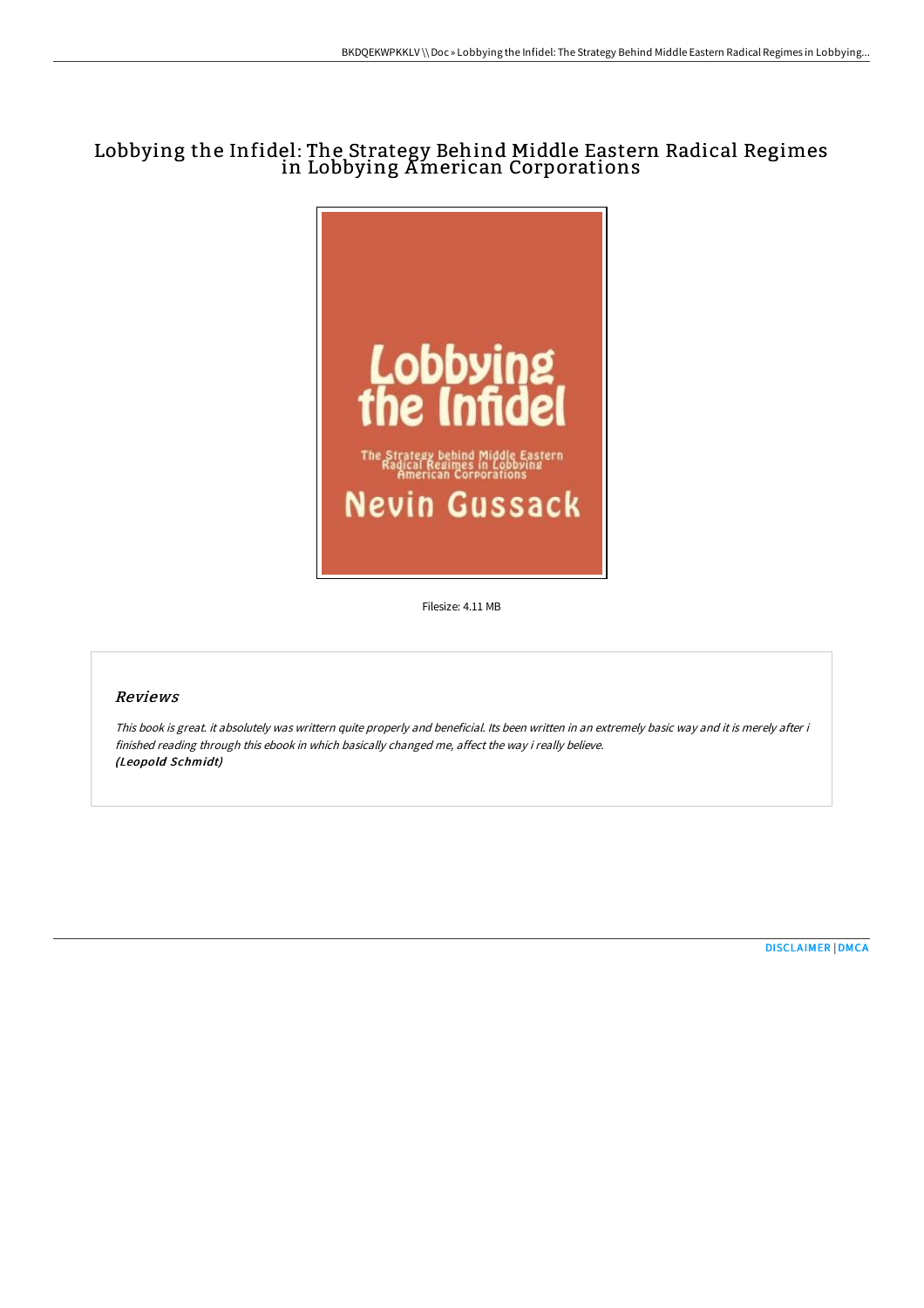## LOBBYING THE INFIDEL: THE STRATEGY BEHIND MIDDLE EASTERN RADICAL REGIMES IN LOBBYING AMERICAN CORPORATIONS



To save Lobbying the Infidel: The Strategy Behind Middle Eastern Radical Regimes in Lobbying American Corporations eBook, remember to refer to the hyperlink beneath and save the file or get access to other information that are related to LOBBYING THE INFIDEL: THE STRATEGY BEHIND MIDDLE EASTERN RADICAL REGIMES IN LOBBYING AMERICAN CORPORATIONS ebook.

Createspace, United States, 2015. Paperback. Book Condition: New. 279 x 216 mm. Language: English . Brand New Book \*\*\*\*\* Print on Demand \*\*\*\*\*.Perhaps one of the most overlooked element of the Islamic propaganda apparatus is their network of support within the American business community. Like their communist and Nazi counterparts, Islamists and Arab Socialists exploited the greed and globalism of American big business for their mutual benefit. Often, such relations were clearly detrimental to the national security of the United States and allies such as Israel. In this short book, author Nevin Gussack discusses the linkages between American big businesses and their lobbyists with Libya, Iraq, Iran, Egypt under the Muslim Brotherhood, and Syria. This is a must read for interested policymakers, academic specialists, and pro-freedom, pro-American activists.

B Read Lobbying the Infidel: The Strategy Behind Middle Eastern Radical Regimes in Lobbying American [Corporations](http://techno-pub.tech/lobbying-the-infidel-the-strategy-behind-middle-.html) **Online** Download PDF Lobbying the Infidel: The Strategy Behind Middle Eastern Radical Regimes in Lobbying American **[Corporations](http://techno-pub.tech/lobbying-the-infidel-the-strategy-behind-middle-.html)**